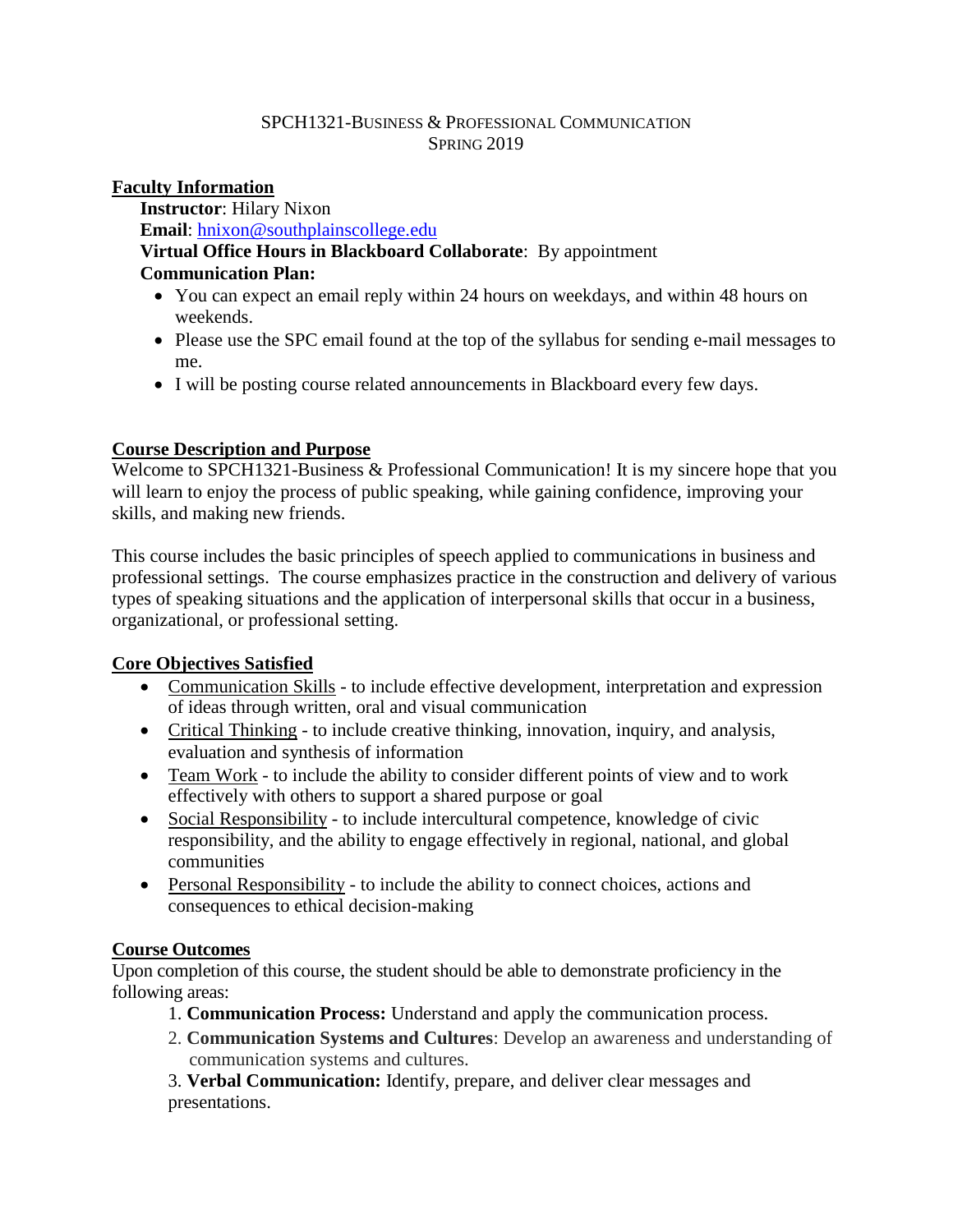- 4. **Nonverbal Communication:** Understand, define, utilize, and interpret different categories of nonverbal communication.
- 5. **Listening:** Understand the causes of poor listening, and realize the organizational and personal benefits of active listening.
- 6. **Interviewing:** Identify different types of interviews, evaluate effective interview skills, prepare job interview documents, and conduct an effective information gathering interview.
- 7. **Small Groups:** Identify the characteristics of small groups, identify the steps used for problem solving, and understand leadership tasks as well as functional and dysfunctional team behaviors.
- 8. **Public Speaking:** Successfully prepare and deliver multiple credible, confident presentations. Evaluate the speaking skill and content of other speakers.

# **Course Requirements**

- 1. To read the information assigned; you will be tested on this material, in addition to class lecture/discussion materials on scheduled exams.
- 2. To take thorough notes and study all lecture material, informational handouts, and assigned readings.
- 3. To actively participate in class discussions and group activities.
- 4. To show maturity and professionalism in preparation of assignments and in classroom behavior.
- 5. To show courteousness to fellow classmates/speakers.
- 6. To initiate consultations with the instructor whenever assistance is needed regarding class assignments.
- 7. To appropriately cite information obtained from other sources, both in written and verbal formats. Please refer to the academic honesty section below for further details.
- 8. To initiate withdrawal from the course if absences become excessive.

# **Required Course Textbook**

Fox, J. & Finley, K. (2018). From Entry Level to Executive: All Communication Counts. Fountainhead Press. ISBN: 9781680367744

# **Technical Requirements**

- Desktop or laptop computer
- High speed internet access
- SPC E-mail
- Microsoft Office
- Adobe Reader (download from [Adobe.com](http://get.adobe.com/reader) )
- Flash Player (download from [Adobe Flashplayer](http://get.adobe.com/flashplayer/))
- Audio and video capabilities (for watching and listening to course content)
- Web camera and microphone (for video conferencing and recording vlogs)
- Blackboard Collaborate system requirements

# **Recommended Course Materials**

A USB headset with microphone or headphones (for video conferencing)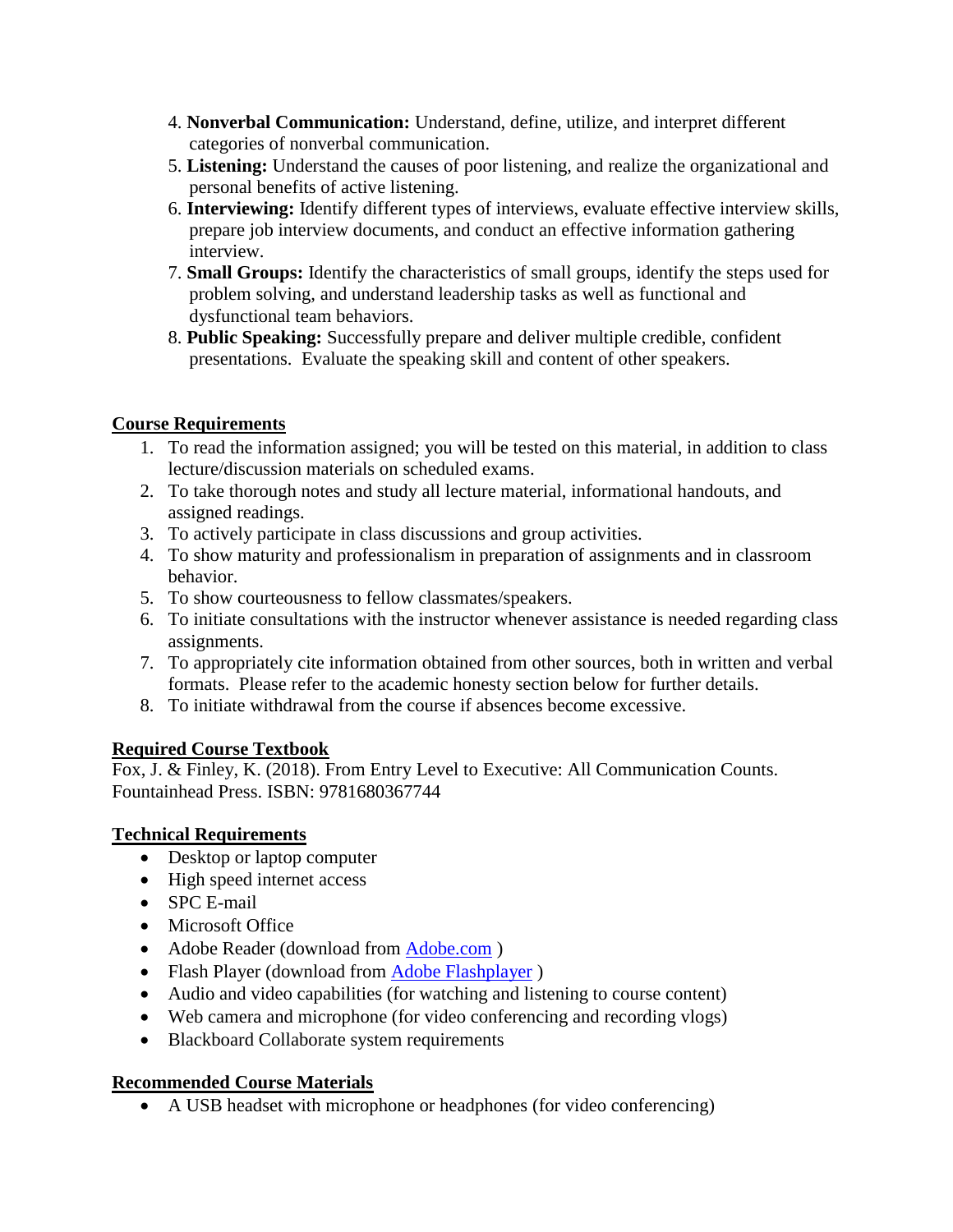• Digital video recording equipment capable of recording up to 10 minutes of video footage

## **Technical Skill Requirements**

Be comfortable with the following

- Microsoft Word or word processor that can save Word compatible files (.doc)
- Using email for communication, attaching documents
- Internet search engines and browsers
- Recording and uploading video files. Not having a way to record speeches or vlogs will not be tolerated as an excuse for failure to submit assignments.
- The ability to download video files, or to stream files.

## **Academic Honesty**

It is my expectation and the institution's that appropriate citation and documentation be given for materials and information obtained from other sources. Cases of plagiarism will be treated as will any case of academic dishonesty, with at least a failing grade for the assignment/examination. In addition, the student may be dropped from the course with a failing grade. See the *SPC Student Handbook* for more information.

## **ADA Statement**

Students with disabilities, including but not limited to physical, psychiatric, or learning disabilities, who wish to request accommodations in this class should notify the Disability Services Office early in the semester so that the appropriate arrangements may be made. In accordance with federal law, a student requesting accommodations must provide acceptable documentation of his/her disability to the Disability Services Office. For more information, call or visit the Disability Services Office at Levelland Student Health & Wellness Center 806-716- 2577, Reese Center (also covers ATC) Building 8: 806-716-4675, Plainview Center Main Office: 806-716-4302 or 806-296-9611, or the Health and Wellness main number at 806-716- 2529.

## **Diversity Statement**

In this class, the teacher will establish and support an environment that values and nurtures individual and group differences and encourages engagement and interaction. Understanding and respecting multiple experiences and perspectives will serve to challenge and stimulate all of us to learn about others, about the larger world and about ourselves. By promoting diversity and intellectual exchange, we will not only mirror society as it is, but also model society as it should and can be. If anyone is openly rude in class, s/he will be asked to leave class. If s/he is repeatedly rude, s/he will be dropped from the class.

# **Campus Concealed Carry**

Texas Senate Bill - 11 (Government Code 411.2031, et al.) authorizes the carrying of a concealed handgun in South Plains College buildings only by persons who have been issued and are in possession of a Texas License to Carry a Handgun. Qualified law enforcement officers or those who are otherwise authorized to carry a concealed handgun in the State of Texas are also permitted to do so. Pursuant to Penal Code (PC) 46.035 and South Plains College policy, license holders may not carry a concealed handgun in restricted locations. For a list of locations, please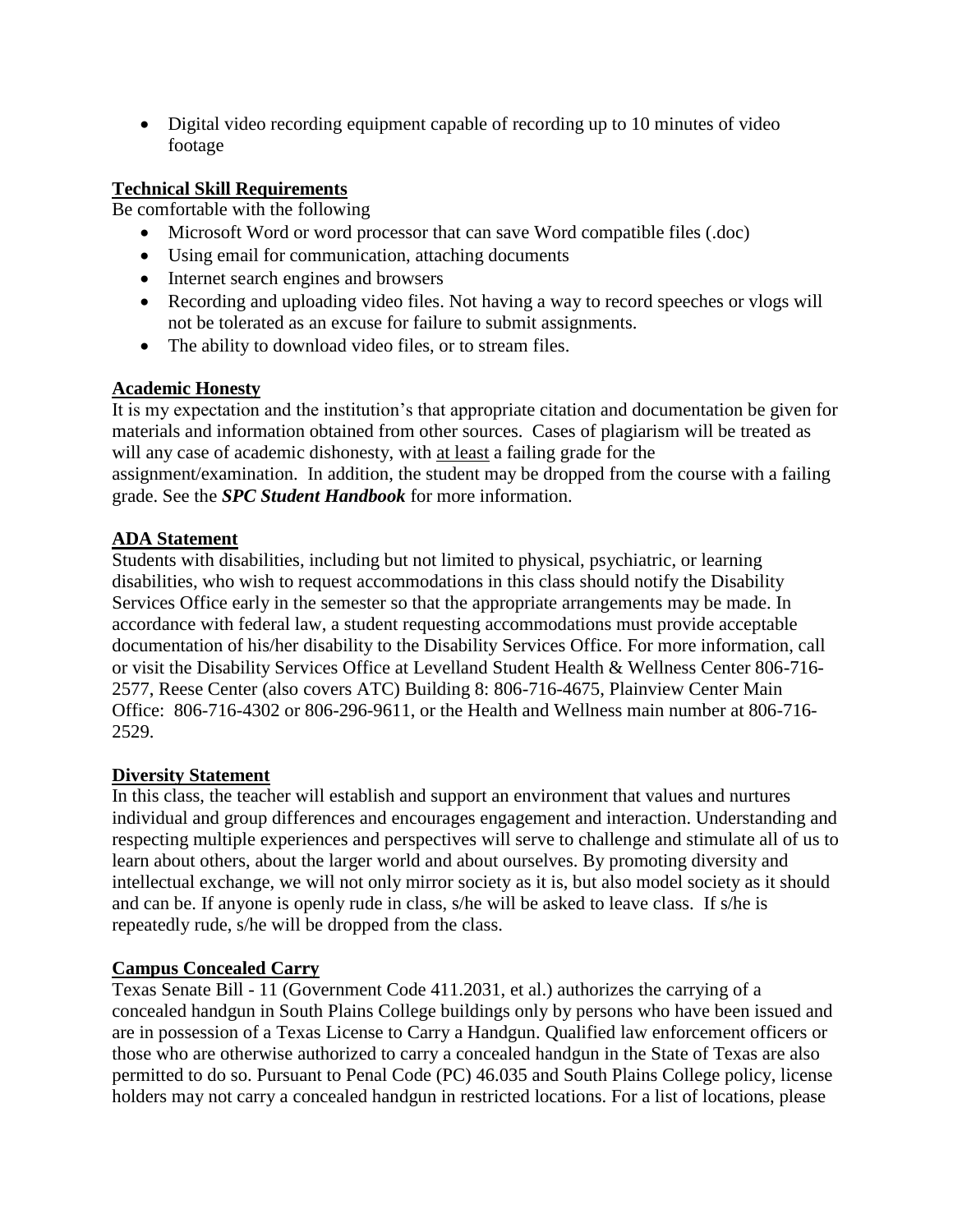refer to the SPC policy at:

(http://www.southplainscollege.edu/human\_resources/policy\_procedure/hhc.php) Pursuant to PC 46.035, the open carrying of handguns is prohibited on all South Plains College campuses. Report violations to the College Police Department at 806-716-2396 or 9-1-1.

## **Course Organization**

This course is organized into 15 learning modules. You can access the modules by clicking on the Modules link on the Course Menu in Blackboard. Modules will contain a combination of reading assignments, lecture videos or screencasts, links to additional readings and/or video material, and other content that will help you understand the focus of that particular module. Additionally, there will be various assessments included in each module, such as quizzes, learning activities, major assignments discussion boards and comments, video conferences, speeches, and peer and self-evaluations. Check the course schedule to see the specific assessments included in each module and specific due dates for each assessment.

## **Grading**

You can access your grades on the Blackboard Course Menu (My Grades). Grades will be posted after the due date and after all assignments have been graded. Speech Grading Rubrics will be made available to you when speeches are assigned so that you can prepare for my assessment methods.

Your final grade will be determined as follows:

- To earn an A, you need 895 points
- To earn a B, you need 795 points
- To earn a C, you need 695 points
- To earn a D, you need 595 points
- If your point total is 594 points or less, you will earn an F

If you have questions about or are concerned about a specific grade you earned, you will need to email me or visit me in virtual office hours to discuss the grade. If you want to appeal a grade you earned on a specific assignment, you have one week after the grade has been posted in Blackboard to approach your instructor about your questions or concerns. After one week, I will consider the matter closed. When you approach me after viewing your grade, you are expected to have revisited the assignment or speech description, the grading rubric, and the feedback provided to you by me.

## **Assignment Submissions**

You will submit all assignments through their designated submission link in Blackboard. You are required to title your assignment files in the following format: "lastname\_firstname\_assignmentname.doc".

## **Late Work Policy**

Module quizzes, learning activities, vlogs/comments, speech uploads, and peer and selfevaluations are due by 11:59pm Central Standard Time on the due date listed on the Course Schedule. Late work will not be accepted. The only exception that will be made will be for extended illnesses or a death in the family. In such instances, you must submit verifiable and official documentation to your instructor (e.g., a doctor's note indicating an extended illness or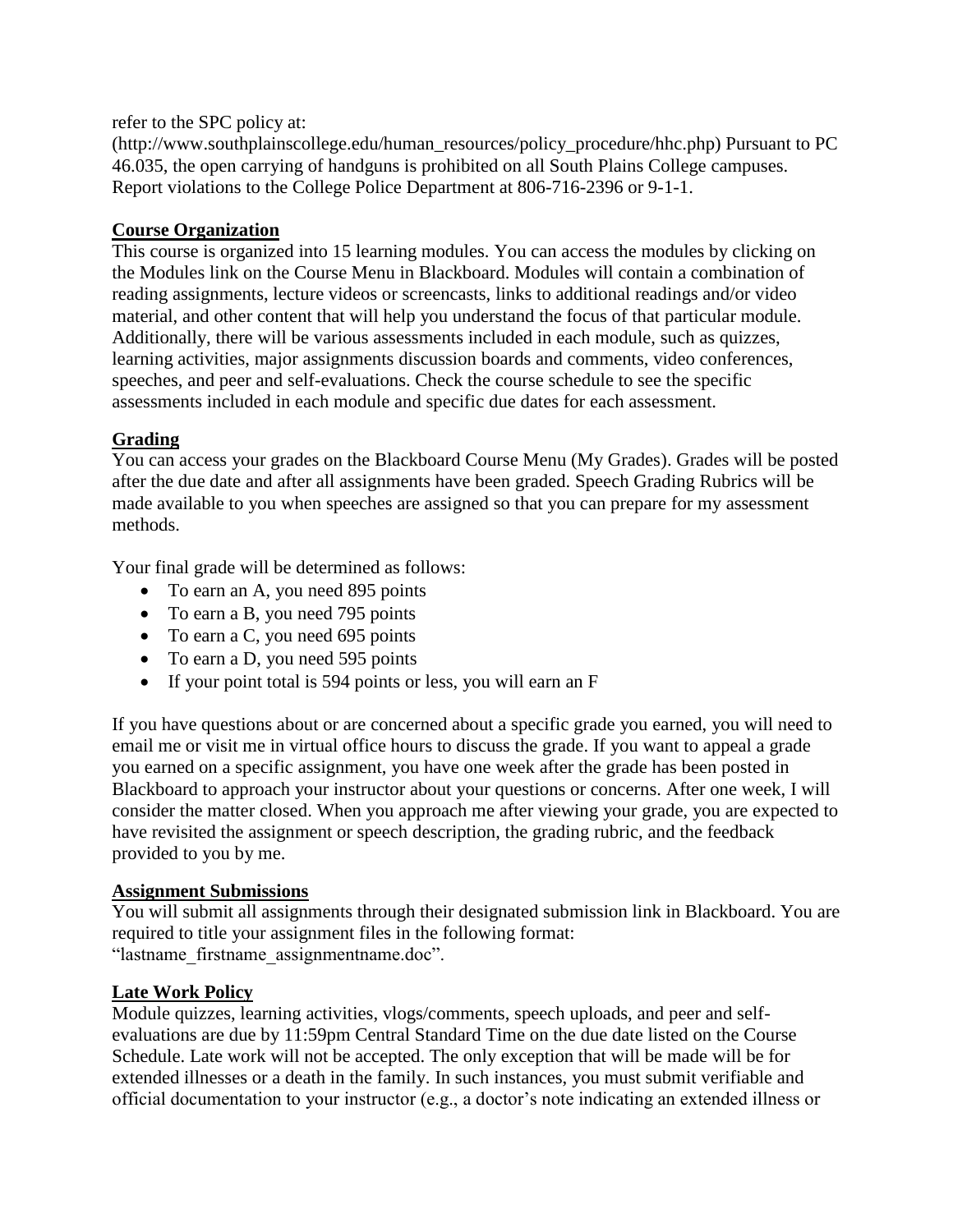extenuating circumstance). Technological issues are not an excuse for late work. Do your assignments, quizzes and speeches early to ensure you have time for any issues that might arise.

Video Conferences, including video conferences when you will deliver synchronous speeches, can't be made up, as a major component of the assignment involves the synchronous audience. The only exception that will be made is in the event of a medical emergency. In such instances, you must submit verifiable and official documentation to your instructor (e.g., a doctor's note). If you are unable to commit to the video conferencing on the dates and times listed on the Course Schedule, you will need to drop the course.

#### **Learning Assessments Grade Distribution:**

| <b>Grade Distribution:</b>       |            |
|----------------------------------|------------|
| Exam 1                           | 100 points |
| Cover Letter/Resume              | 100 points |
| <b>Informative Presentation</b>  | 100 points |
| <b>Group Presentation</b>        | 100 points |
| <b>Persuasive Presentation</b>   | 100 points |
| Quizzes                          | 100 points |
| Discussion Boards & Activities   | 200 points |
| <b>Career Research Interview</b> | 100 points |
| Exam 2                           | 100 points |

#### **Course Work:**

- 1. Exams-There will be 2 major exams during the semester. Each exam covers the information preceding the exam. There are no cumulative exams.
- 2. Presentations-Completion of the three presentations (speeches) is a requirement for passing this class. On your scheduled speech dates, you will be presenting various types of presentations. You must be an attentive audience member for other presentations given during your scheduled group time, and you must complete all speeches to pass this course. Points will be deducted from your presentation if you are late, and not an attentive and respectful audience member. The two individual speech assignments are explained in the Assignments section of Blackboard. Additional information can be found within the Module sections for the correct chapters.
- 3. Participation-You will be asked to engage in discussions and to do learning activities throughout the semester. These assignments and discussion boards count as participation grades.
- 4. You will find all chapter quizzes within each module in Blackboard. You MUST take the quiz by the deadline.

## **\*\*\*SEE TABLE BELOW\*\*\***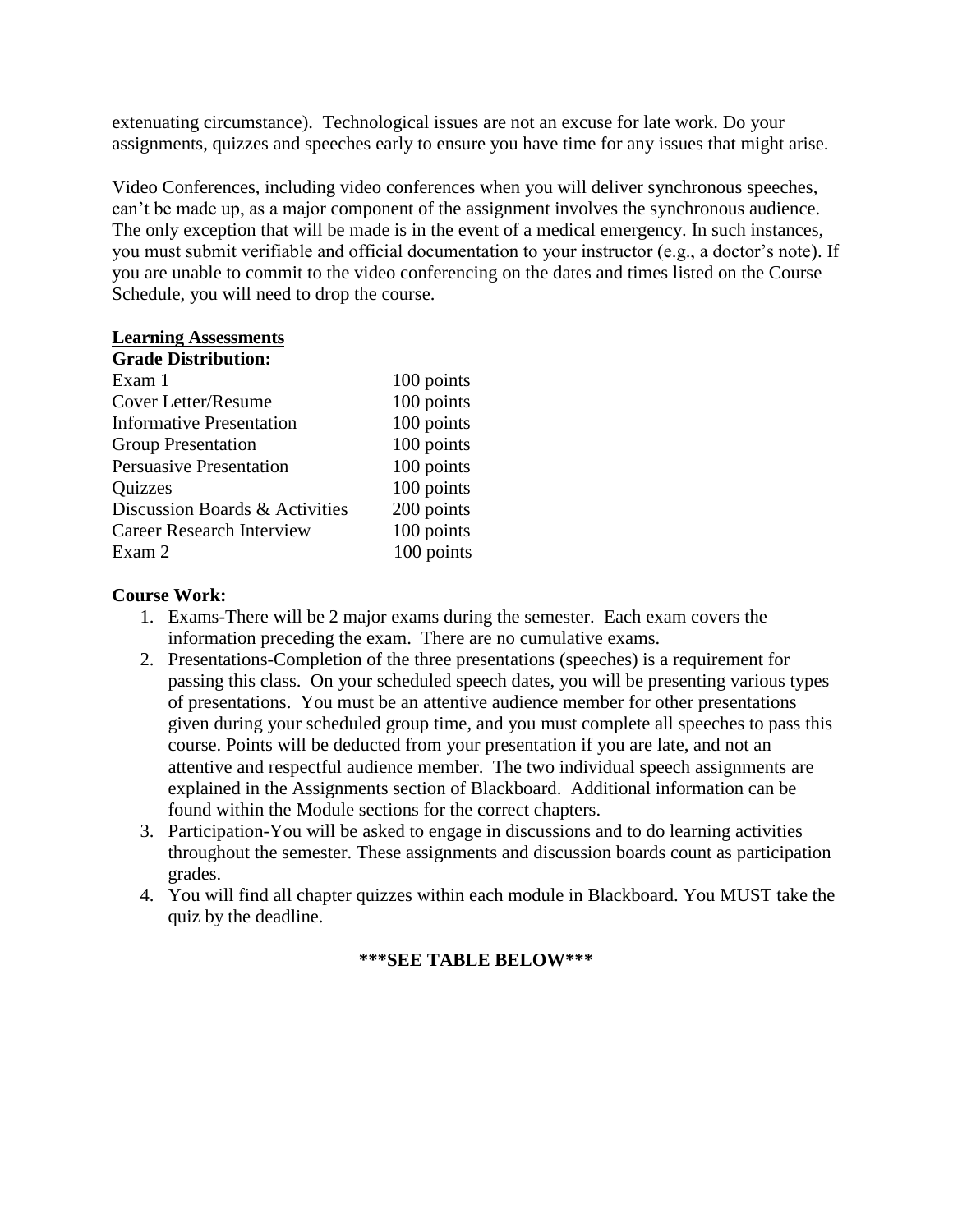| . . – <del>.</del> – –<br>ັ<br>Module | <b>Assignment</b>                   | <b>Maximum Points</b> | Points "I" Earned |
|---------------------------------------|-------------------------------------|-----------------------|-------------------|
| <b>Getting Started</b>                | <b>Discussion Board</b>             | 4                     |                   |
| Module 1                              |                                     |                       |                   |
|                                       | Module 1 Video Conference           | 16                    |                   |
|                                       | Module 1 Quiz                       | 10                    |                   |
| Module 2                              |                                     |                       |                   |
|                                       | Module 2 Learning Activity          | 16                    |                   |
|                                       | Module 2 Discussion Board           | 16                    |                   |
|                                       | Module 2 Quiz                       | 10                    |                   |
| <b>Module 3</b>                       | Module 3 Discussion Board           | 16                    |                   |
|                                       |                                     |                       |                   |
|                                       | Module 3 Quiz                       | 10                    |                   |
| Module 4                              | Resume/Cover Letter                 | 100                   |                   |
| Module 5                              |                                     |                       |                   |
|                                       | Module 5 Learning Activity          | 16                    |                   |
|                                       | Module 5 Quiz                       | 10                    |                   |
| Module 6                              |                                     |                       |                   |
|                                       | Module 6 Learning Activity          | 16                    |                   |
|                                       | Module 6 Quiz                       | 10                    |                   |
| Module 7                              | Informative Speech Video Conference | 100                   |                   |
|                                       |                                     |                       |                   |
|                                       | Peer Evaluation                     | $\overline{5}$        |                   |
|                                       | Self-Evaluation<br>Exam 1           | 5<br>100              |                   |
| Module 8                              |                                     |                       |                   |
|                                       | Module 8 Learning Activity          | 16                    |                   |
|                                       | Module 8 Quiz                       | 10                    |                   |
| <b>Module 9</b>                       |                                     |                       |                   |
|                                       | Module 9 Learning Activity          | 16                    |                   |
|                                       | Module 9 Quiz                       | 10                    |                   |
| Module 10                             | Module 10 Discussion Board          | 16                    |                   |
|                                       |                                     |                       |                   |
|                                       | Module 10 Quiz                      | 10                    |                   |
| Module 11                             | Persuasive Speech Video Conference  | 100                   |                   |
|                                       |                                     |                       |                   |
|                                       | Peer Evaluation                     | 5                     |                   |
| Module 12                             | Self-Evaluation                     | 5                     |                   |
|                                       | Group Meeting Video Conference      | 16                    |                   |
|                                       | Module 12 Quiz                      | 10                    |                   |
| Module 13                             |                                     |                       |                   |
|                                       | Group Speech Video Conference       | 100                   |                   |
| Module 14                             |                                     |                       |                   |
|                                       | Module 14 Discussion Board          | 16                    |                   |
|                                       | Module 14 Quiz                      | 10                    |                   |
| Module 15                             |                                     |                       |                   |
|                                       | Career Interview                    | 100                   |                   |
| <b>Total Points</b>                   | Exam 2                              | 100<br>1000           |                   |
|                                       |                                     |                       |                   |

## **Keep up with your Total Points Here:**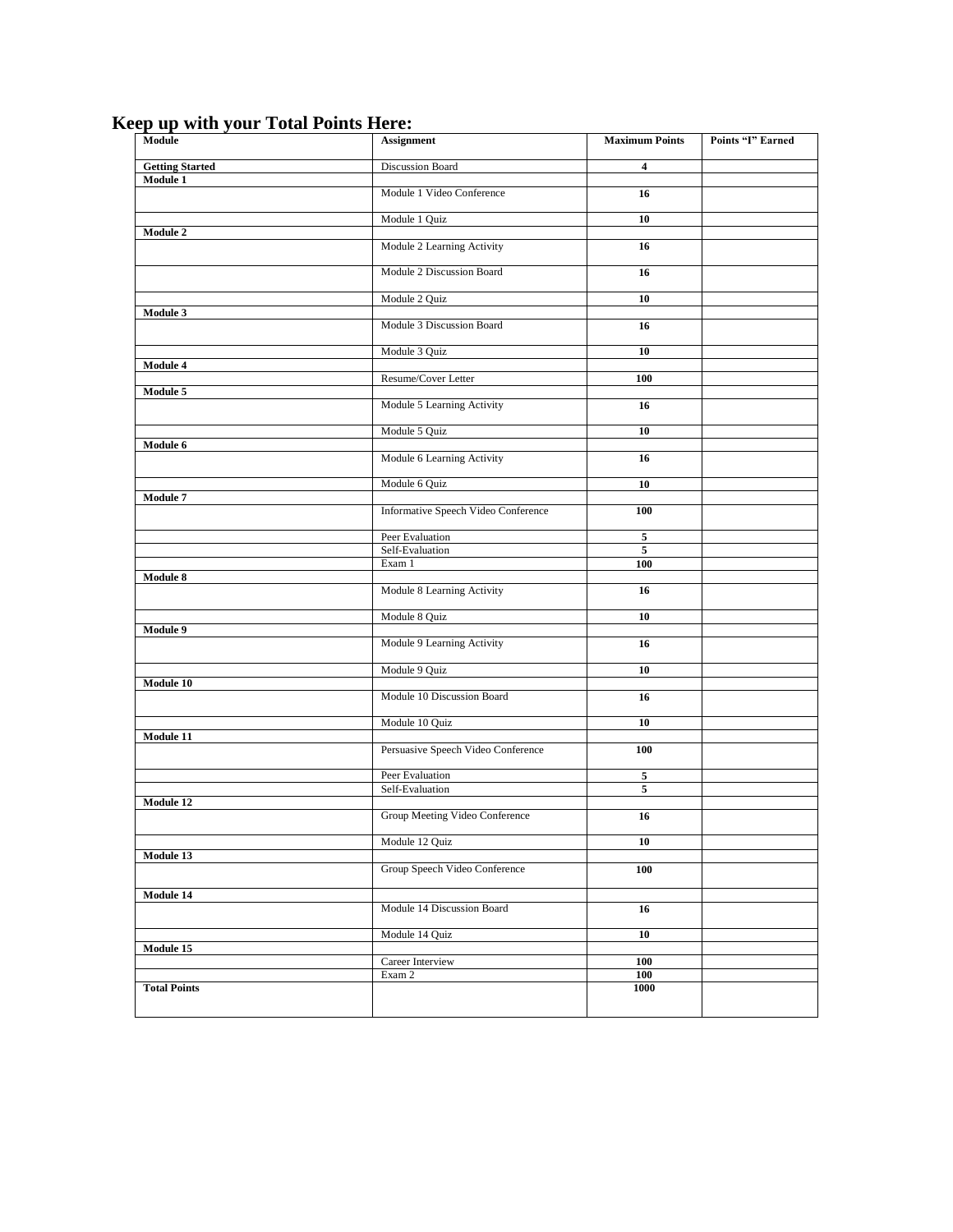## **Instructors Expectations of the Student**

- You will be expected to log into the Blackboard course **daily** to be aware of possible announcements/reminders and to pace your progress in the course.
- Higher institutions recommend that students plan to spend 2 hours of outside study for every 1 hour of in class time. For a 3 credit-hour, face-to-face course that means a total time investment of nine hours per week, or 135 hours per semester, in a 15-week course. Expectations for time investment are no less rigorous for online courses at SPC. According to this guideline, you should expect to invest 9 hours per week in this course, during a spring or fall semester; more in a summer course.
- Online course activities promote learning and the creation of a learning community, so they are encouraged and expected.
- Students are expected to maintain an online environment conducive to learning, which includes "netiquette" (Internet etiquette). The following site includes basic rules for [Online Discussion Netiquette.](https://www.depts.ttu.edu/elearning/blackboard/student/netiquette.php) More importantly ensure that your e-mail messages, discussion board postings, and other electronic communications are thoughtful. We will welcome diverse opinions in this course, and you are expected to demonstrate an open mind and courtesy when responding to the thoughts and ideas of others. Civility in the Online Classroom (**the following are prohibited):** 
	- o making offensive remarks in e-mail or the discussion board,
	- o using inappropriate language or discussing inappropriate topics online,
	- o spamming,
	- o hacking,
	- o using SPC or Blackboard e-mail or discussion board for commercial purposes,
	- o using all caps (considered shouting in online communications), or
	- o cyber-bullying or online harassment of any type.
- Inappropriate behavior shall result in consequences ranging from a request to correct the problem, to removal from the course or even the university, depending on the severity of the behavior. Disciplinary actions will be taken according to the SPC Student Handbook.
- Note that students from other institutions are still bound by SPC policies in the course.

# **Course and Technical Help:**

Do not hesitate to call or e-mail me if you have course-related questions. I am here to guide you through the course. Generally, I will try to respond to calls and e-mails within 24 hours during the week and 48 hours on the weekend.

Be aware that the Instructional Technology office and Blackboard both recommend using a browser other than Internet Explorer when using Blackboard.

Please realize that this is not a computer class, so our content is business and professional communication, not Windows or Word processing. I can answer any questions about the course content or assignments, but I will be no help with technical problems.

## **Blackboard Support**

For Blackboard support you make refer to the following resources: